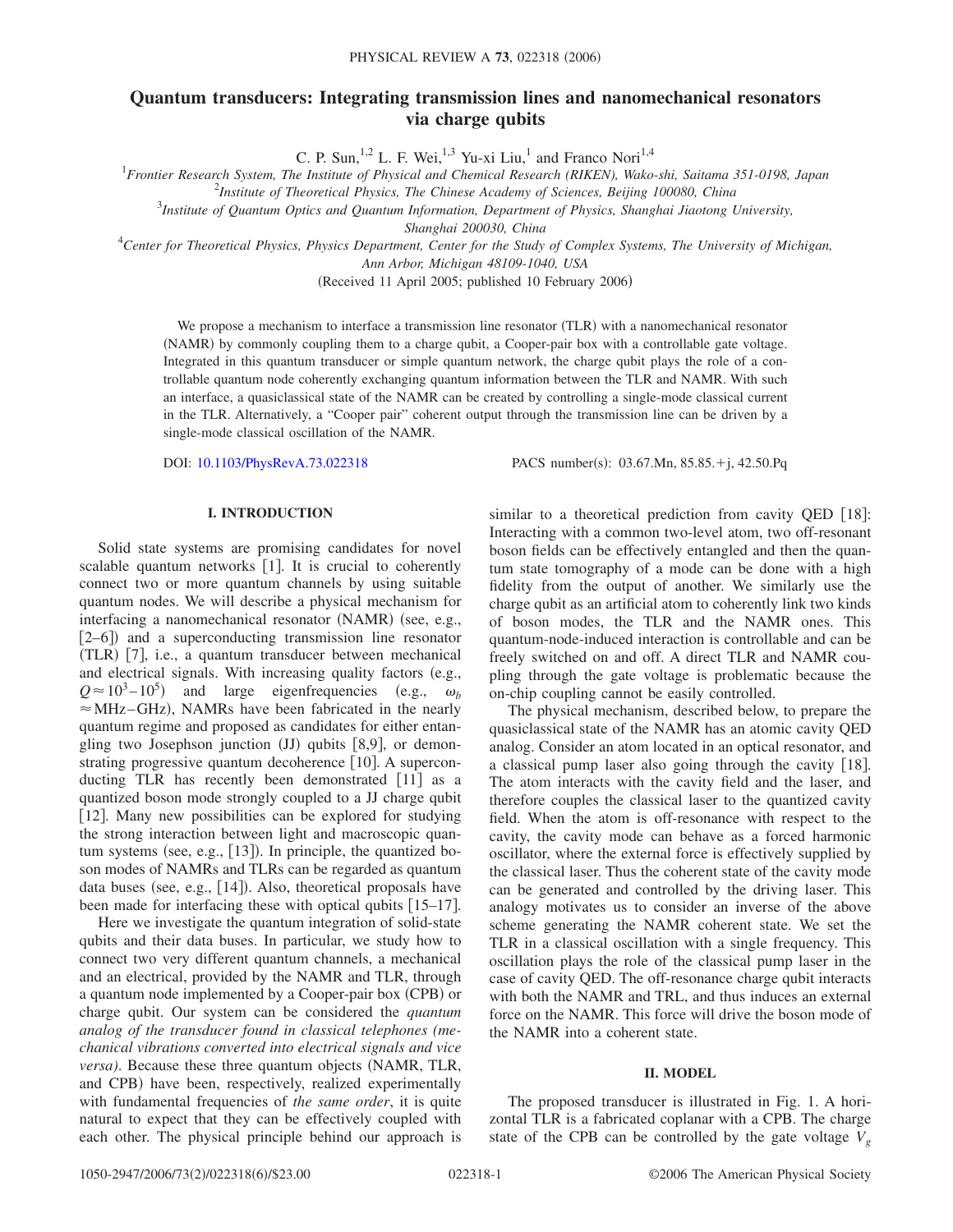

FIG. 1. (Color online) Schematic diagram of the coupled system of a nanomechanical resonator (NAMR) and transmission line resonator (TLR). The TLR is located right above the SQUID connected to the Cooper-pair box (CPB), so the TLR can produce a flux threading the loop in the SQUID. The Cooper pairs are schematically represented by two small overlapping circles inside the Cooper-pair box. The oscillating NAMR is shown right below the CPB. The CPB acts as a transducer mediating the interaction between the NAMR and the TLR.

applied to the gate capacitor with capacitance  $C_g$ . The CPB is also coupled to a large superconductor, the thermal bath, through two JJs with tunneling energy  $E_J$ . The superconducting quantum interference device (SQUID) geometry also allows one to apply external magnetic fluxes to control the charge state of the CPB. A lossless NAMR (at the bottom of Fig. 1) with fundamental frequency  $\omega_b$  and mass *m* is coupled to the CPB through the distributed capacitance  $C(x)$ , which depends on the displacement

$$
x = \sqrt{\frac{1}{2m\omega_b}}(b^{\dagger} + b)
$$

quantized by  $[b, b^{\dagger}] = 1$ .

Let us assume that the distance fluctuations of the NAMR are much smaller than the distance *d* between the NAMR and the CPB. Thus the generic formula  $C_d = \varepsilon A/d$  of the parallel plate capacitance, with effective area *A*, becomes  $C(x) \approx C_0(1 - x/d)$ , where  $C_0$  is the distributed capacitance of the NAMR in equilibrium. It is the *x*-dependence of  $C(x)$ that couples the CPB to the NAMR, with free Hamiltonian  $H_n = \omega_b b^{\dagger} b$ . We set  $\hbar = 1$  in this paper. For small Josephson junctions, we assume that the equilibrium capacitance  $C_0$  and the gate one  $C_g$  are much less than  $C_J$ . In the neighborhood of  $n_g = (C_g V_g + C_0 V)/(2e) = 1/2$ , the joint system (CPB and NAMR) can be approximately described by an effective spin-boson Hamiltonian

$$
H_1 = \frac{\omega}{2}\sigma_z' + \omega_b b^{\dagger} b + \lambda (b^{\dagger} + b)\sigma_z' - E_J \cos\left(\frac{\pi \Phi_x}{\Phi_0}\right) \sigma_x', \tag{1}
$$

where  $ω=4E_C(2n_g-1)$ ,  $E_C=e^2/(2C_T)$ , and

$$
\lambda = \frac{eC_0V}{C_Td\sqrt{2m\omega_b}}.
$$

Above, we have neglected the high-order term of *x*.  $C_T = C_J$  $+C_g+C_0$  is the total effective capacitance. The Pauli matrices  $(\sigma_x^r, \sigma_y^r, \sigma_z^r)$  of the quasispin are defined with respect to two

isolated charge states,  $|1\rangle$  and  $|0\rangle$ , of the CPB.

The coupling between the CPB and the TLR results from the total external magnetic flux  $\Phi_x = \Phi_C + \Phi_a$  through the SQUID loop of effective area  $S \approx 1 \ \mu \text{m}^2$ ). Here,  $\Phi_c$  is a classical flux used to control the Josephson energy and  $\Phi_a$  $= S\mu_0 I/(2\pi r)$  is the quantized flux arising from the quantization of the current *I* in the TRL of length *L*. We assume that the SQUID is placed near the point where the amplitude of the magnetic field is largest;  $r \approx 10 \mu m$ ) is the distance between the line and the SQUID, and  $\mu_0$  (=4 $\pi \times 10^{-7}$  H m<sup>-1</sup>) is the vacuum permeability. The quantized current in the TLR can be directly obtained from the quantization of the voltage (see, e.g., Ref. [7]) through the continuous Kirchhoff's equation  $\partial I/\partial z = -c \partial V/\partial t$ . At the antinode  $z = L/(2k)$ , the quantized current  $I(z) = \sum_{k} i(k\pi)^{-1} \sqrt{\hbar c L/\omega_k} \sin(k\pi z/L)$  $\times (a_k - a_k^{\dagger})$  takes its maximum amplitude *I*<sub>max</sub>=*I*(*z*=*L*/2*k*) to create a quantized flux

$$
\Phi_q = i \sum_k \phi_k (a_k - a_k^{\dagger}), \quad \phi_k = \sqrt{\frac{2c}{(k\pi)^3 \nu}} \frac{S\mu_0 L}{2\pi r}.
$$
 (2)

Here,  $\nu = 1/\sqrt{l_c}$ , with *l* and *c* being the inductance and capacitance per unit length, respectively. The frequency of the *k*th boson mode in the TLR is  $\omega_k = k \pi \nu / L$ ,  $k = 1, 2, 3, \dots$ . At low temperatures, the qubit can be only designed to couple a single resonance mode of  $\omega_k = \omega_a$  of the TLR, and then the flux felt by the qubit becomes  $\Phi_q = i \phi_a (a - a^{\dagger})$ .

Usually, the quantized flux  $\Phi_q$  produced by the TRL is not strong, so that we can expand the Josephson energy to first order in  $\pi \Phi_a / \Phi_0$ . This results in a linear interaction between the charge qubit and the single mode quantized field. Namely, the Josephson coupling  $V=-E_J \cos(\pi \Phi_x/\Phi_0) \sigma'_x/2$ can be linearized as

$$
V = i\lambda'(a - a^{\dagger})\sigma_x', \quad \lambda' = -\frac{E_J \pi \phi_a}{\Phi_0} \sin\left(\pi \frac{\Phi_c}{\Phi_0}\right). \tag{3}
$$

The effective coupling  $\lambda'$  can be controlled by the classical external flux  $\Phi_c$ .

Now we choose a dressed basis (spanned by  $|e\rangle$  $= cos(\theta/2)|0\rangle - sin(\theta/2)|$ and  $g\rangle = \sin(\theta/2)|0\rangle + \cos \theta$  $(\theta/2)|1\rangle$  to simplify the above total Hamiltonian under the rotating-wave approximation. Here, the mixing angle

$$
\theta = \tan^{-1} \left[ \frac{E_J}{\omega} \cos \left( \pi \frac{\Phi_x}{\Phi_0} \right) \right]
$$

is calculated with the effective qubit spacing  $\epsilon$  $=\sqrt{\omega^2+E_J^2}\cos^2(\pi\Phi_x/\Phi_0)$ . In terms of the corresponding quasispin (e.g.,  $\sigma_x = |e\rangle\langle g| + |g\rangle\langle e|$ ), we obtain the effective Hamiltonian

$$
H_2 = \omega_a a^{\dagger} a + \omega_b b^{\dagger} b + \frac{\epsilon}{2} \sigma_z + \lambda_b (b \sigma_+ + \sigma_- b^{\dagger})
$$
  
+  $i \lambda_a (a \sigma_+ - a^{\dagger} \sigma_-),$  (4)

where two effective coupling constants  $\lambda_a = \lambda' \cos \theta$  and  $\lambda_b$  $=\lambda \sin \theta$  can also be well-controlled by the classical flux.

The coherent interfacing between the TLR and a NAMR implies that quantum states can be perfectly transferred be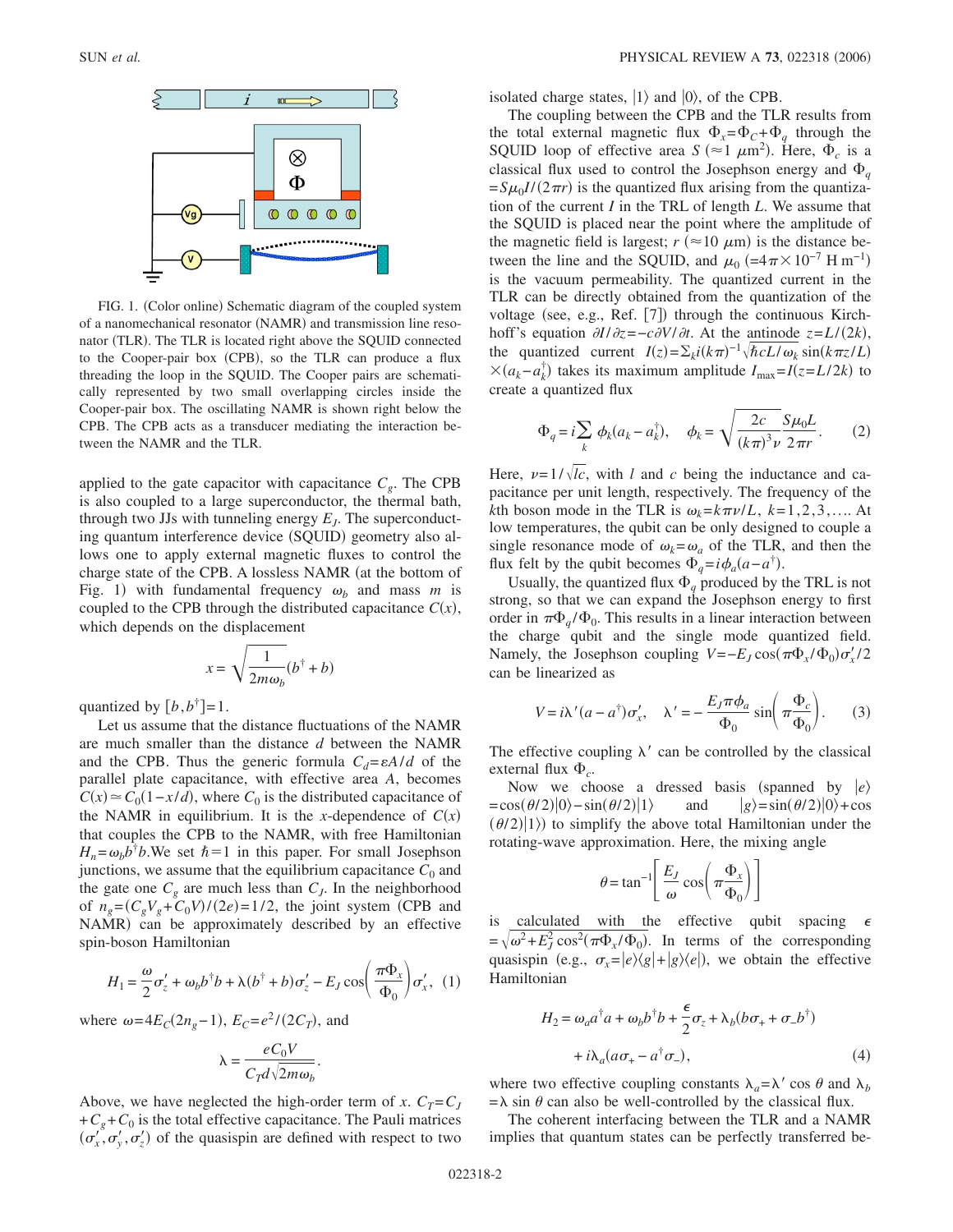tween them. Let  $\aleph_T$  and  $\aleph_N$  be the Hilbert spaces of the TLR and NAMR, respectively, and  $|\psi(0)\rangle = |\psi_T(0)\rangle \otimes |\psi_N(0)\rangle$  $\in$   $\aleph_T \otimes \aleph_N$  the initial state of the total system. A generic coherent interfacing is defined by the factorization of the time evolution  $|\psi(T)\rangle = |\psi'(T)\rangle \otimes |\psi_T(0)\rangle$  at a certain instance *T* without any man-made intervention. That is, the local information carried by  $|\psi_T(0)\rangle$  in  $\aleph_T(\aleph_N)$  can be perfectly mapped into another localized in  $\aleph_N(\aleph_T)$ .

### **III. CASE I: QUANTUM INFORMATION TRANSFER FOR TWO DEGENERATE MODES**

To explore the essence of the interface between the TLR and the NAMR, we first consider the degenerate case, i.e.,  $\omega_a = \omega_b$ . The dynamics of the degenerate two-mode boson field coupled to a common two-level atom has been extensively investigated both analytically and numerically (see, e.g., [19,20]). It has been proved that, when one mode is in a coherent state at the initial time *t*=0 and another mode is the vacuum, an oscillatory net exchange, with a large number of photons, happens and thus there indeed exists a coherent transfer of quantum information between them. However, the exchange of photons between the two modes also displays an amplitude decay and hence this transfer is not perfect, even without dissipation and decoherence induced by the environment. In fact, the revivals and collapses in the boson populations take place over a time scale much longer than that of the atomic Rabi oscillations decay  $[19,20]$ .

The above "dynamic collapse" effect can be overcome by adiabatically eliminating the variables of the CPB in the large detuning limit:

$$
|\Delta| = |\epsilon - \omega_a| \gg G = \sqrt{\lambda_a^2 + \lambda_b^2}.
$$
 (5)

This limit can always be reached, as the effective qubit spacing  $\epsilon$  is adjustable by controlling the gate voltage. Using the Fröhlich-Nakajima transformation  $[21,22]$ ,

$$
H_S = \exp(-S)H_2 \exp(S) = H_2 + [H_2, S] + \frac{1}{2}[[H_2, S], S] + \cdots,
$$
\n(6)

with

$$
S = G(A\sigma_{+} - A^{\dagger}\sigma_{-})/\Delta, \quad A = b\cos\beta + ia\sin\beta,
$$

we obtain an effective Hamiltonian

$$
H_3 \simeq \omega_a (A^{\dagger} A + B^{\dagger} B) + \left(\frac{\epsilon}{2} - \delta\right) \sigma_z - \delta A^{\dagger} A \sigma_z, \tag{7}
$$

approximated to first-order in the small quantity  $G/\Delta$ . Here,  $\delta = G^2 / \Delta$  is the Stark shift and  $\beta = \arctan(\lambda_a / \lambda_b)$ . Besides *A*, we have introduced another normal mode

$$
B = b \sin \beta - ia \cos \beta.
$$

The above effective Hamiltonian shows that when the charge qubit can adiabatically remain in the ground state  $|0\rangle$ , the two boson modes *a* and *b* evolve according to two normal modes *A* and *B* with a frequency difference  $\delta$ . The nonzero frequency difference  $\delta$  between the modes A and B results in



FIG. 2. (Color online) Parameter  $|K(-t)|^2$  changes with timedependent variable  $\Delta = t\delta$  for different  $\beta$  values.

the coherent exchange of these boson numbers. In fact, on account of the exact solution  $A(t)$  and  $B(t)$  of eigenmodes, the Heisenberg equation for the natural modes can be solved as

$$
a(t) = a(0)F_1(t) + b(0)K(t),
$$
  
\n
$$
b(t) = b(0)F_2(t) - a(0)K(t),
$$
\n(8)

where the time-dependent coefficients are

$$
F_k(t) = \left[\cos\left(\frac{\delta t}{2}\right) + i(-1)^k \cos(2\beta)\sin\left(\frac{\delta t}{2}\right)\right] \exp(-i\Theta t),
$$

$$
K(t) = \sin(2\beta)\sin\left(\frac{\delta t}{2}\right) \exp(-i\Theta t),
$$
(9)

for  $\Theta = \omega_a - \delta/2$ , and  $k = 1, 2$ .

Having the explicit expressions for the Heisenberg operators *a* and *b*, the algebraic technique developed in [23] can be used to explicitly construct the wave function of the NAMR-TRL interfacing system. When the initial state of the joint system (NAMR and TRL) is  $|\Psi(0)\rangle = |n\rangle \otimes |0\rangle$ , the wave function at time *t* becomes  $|\Psi(t)\rangle = [a^{\dagger}(-t)]^n |0\rangle / \sqrt{n!}$ , or

$$
|\Psi(t)\rangle = \frac{1}{\sqrt{n!}} [a^{\dagger}(0)F_k^*(-t) + b^{\dagger}(0)K^*(-t)]^n |0\rangle.
$$
 (10)

To realize a perfect interface between the NAMR and the TRL, we need to consider whether  $a(0)$  can oscillate into  $b(0)$  in a certain instance, and vice versa. In Fig. 2, we draw the curves of  $|K(-t)|$  changing with time *t* for different parameters  $\beta$ . For  $\beta = \frac{\pi}{4}$ , one can easily see that  $|K(-t)|$  can reach unity while  $|F_k(-t)|$  vanishes. This implies that a perfect exchange of quantum states can be implemented between the NAMR and the TRL. Mathematically, when  $\beta$  $=\pi/4$ ,  $F_k(t)$  and  $K(t)$  define two complementary oscillations with amplitudes ranging from 0 to 1. The simple amplitude complementary relation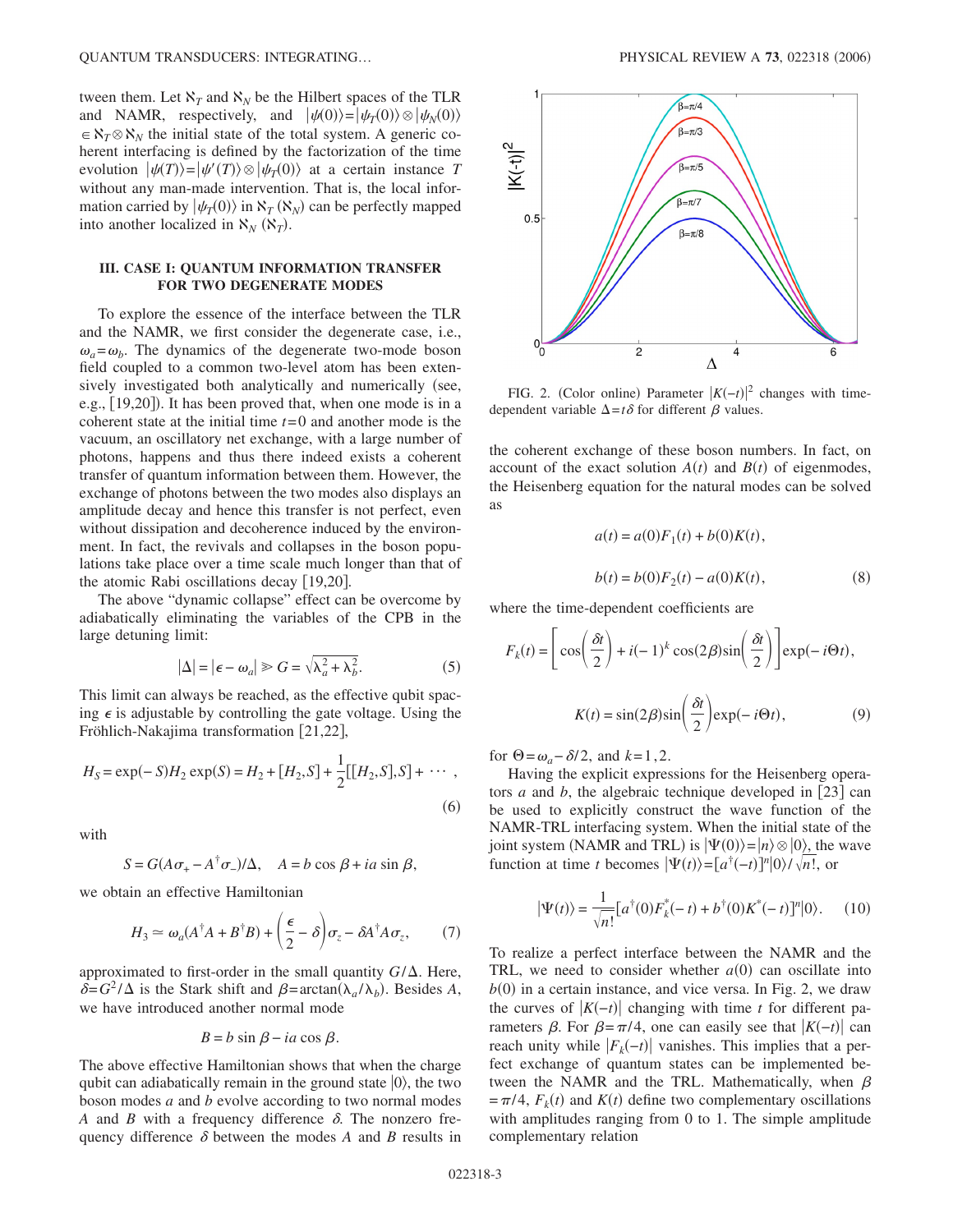$$
|F_k(t)|^2 + |K(t)|^2 = 1
$$
\n(11)

and the same phase factor means a perfect transfer of quantum states. Physically,  $\beta = \frac{\pi}{4}$  means that the effective couplings  $\lambda_a$  and  $\lambda_b$ , of the NAMR and the TLR, are the same. Indeed, we can realize the perfect transfer of quantum information at the moments  $t = (2m+1)/\delta$  for  $a(-t)$  $= b(0) \exp(i\omega_a t)$ , i.e., the wave function can be factorized into

$$
\sum c_n |n\rangle \otimes |0\rangle \to W \sum c_n |0\rangle \otimes |n\rangle
$$

by a known unitary transformation

 $W = \text{diag}\{\exp(i\omega_a t), \exp(i2\omega_a t), \dots, \exp(in\omega_a t)\},$ 

which is independent of the initial state.

#### **IV. CASE II: QUANTUM INFORMATION TRANSFER FOR TWO NONDEGENERATE MODES**

In the degenerate case we have demonstrated the perfect transfer of quantum states between the NAMR and TLR by connecting them via a charge qubit. In principle, it is also possible to perform quantum information transfer between two nondegenerate modes. In fact, the model of two nondegenerate modes coupled to a two-level system can be solved exactly, and the phenomenon of rapid-collapse and revival could be shown [24]. However, it is convenient to adiabatically eliminate the connecting qubit for directly transferring quantum states between the two nondegenerate modes.

Again, we assume that the large detuning condition is still satisfied. To directly connect the two nondegenerate modes by adiabatically eliminating the qubit, we introduce an anti-Hermitian operator

$$
W = -i\frac{\lambda_a}{\Lambda}(a\sigma_+ + a^\dagger \sigma_-) - \frac{\lambda_b}{\Lambda}(b\sigma_+ - b^\dagger \sigma_-)
$$
 (12)

to perform the Fröhlich-Nakajima transformation on  $H_2$  and obtain the following effective Hamiltonian:

$$
H_4 \simeq \omega_a a^\dagger a + \omega_b b^\dagger b + \frac{\Omega}{2} \sigma_z + \left(\frac{\lambda_a^2}{\Lambda} a^\dagger a + \frac{\lambda_b^2}{\Lambda} b^\dagger b\right) \sigma_z
$$
  
+  $i \frac{\lambda_a \lambda_b}{\Lambda} (a b^\dagger - a^\dagger b) \sigma_z,$  (13)

with  $\Omega = \epsilon + (\lambda_a^2 + \lambda_b^2)/\Lambda$ . The detuning

$$
\Lambda = -\omega_a - \omega_b + \Omega
$$

is set to satisfy the conditions

$$
\lambda_a, \lambda_b \ll \Lambda. \tag{14}
$$

The anti-Hermitian operator *W* satisfies the condition

$$
H_2 - H_0 + [H_0, W] = 0, \quad H_0 = \omega_a a^{\dagger} a + \omega_b b^{\dagger} b + \frac{\epsilon}{2} \sigma_z,
$$
\n(15)

which means that the first-order correction vanishes and the above approximation is second-order perturbation.

Without loss of generality, the charge qubit could be adiabatically fixed in the ground state  $|0\rangle$ . As a consequence, the dynamics of this two-boson system can be described by

$$
H_4' = \Gamma_0 \hat{N} + \Gamma_2 \hat{J}_y + \Gamma_3 \hat{J}_z \tag{16}
$$

with

$$
\Gamma_0 = \frac{\omega_a + \omega_b}{2} + \frac{\lambda_a^2 + \lambda_b^2}{2\Lambda},
$$

$$
\Gamma_2 = \frac{2\lambda_a \lambda_b}{\Lambda},
$$

$$
\Gamma_3 = \omega_a - \omega_b + \frac{\lambda_a^2 - \lambda_b^2}{\Lambda},
$$

and  $\hat{N}=b^{+}b+a^{+}a$ . Angular momentum operators  $\hat{J}_l$  $(l=x, y, z)$ , defined by the following Jordan-Schwinger realizations

$$
\hat{J}_x = \frac{b^+a + a^+b}{2},
$$
\n
$$
\hat{J}_y = \frac{i(b^+a - a^+b)}{2},
$$
\n
$$
\hat{J}_z = \frac{a^+a - b^+b}{2},
$$
\n(17)

form a dynamic SO(3) algebra:

$$
[\hat{J}_z, \hat{J}_x] = i\hat{J}_y, \quad [\hat{J}_y, \hat{J}_z] = i\hat{J}_x, \quad [\hat{J}_x, \hat{J}_y] = i\hat{J}_z. \tag{18}
$$

Obviously,  $\hat{N}$  commutes with the operators  $\hat{J}_z$  and  $\hat{J}_y$ . This implies that the Hamiltonian  $H_4'$  describes a high-spin precession in an external "magnetic field"  $B=(0, \Gamma_2, \Gamma_3)$ , and thus is exactly solvable  $[25]$ . The corresponding timeevolution operator is

$$
\hat{U}(t) = \exp\left(-\frac{i}{\hbar}\Gamma_0\hat{N}t\right)\exp\left(-\frac{i}{\hbar}\tilde{H}t\right),
$$
  

$$
\tilde{H} = \tilde{\Gamma}\exp(i\beta\hat{J}_x)\hat{J}_z\exp(-i\beta\hat{J}_x),
$$
 (19)

with  $\widetilde{\Gamma} = \sqrt{\Gamma_2^2 + \Gamma_3^2}$ , and tan  $\beta = \Gamma_2 / \Gamma_3$ .

The above dynamics can be used to achieve the transfer of an arbitrary quantum state between the two nondegenerate modes. As a simple example, we discuss how to transfer a single-phonon state  $|1_b\rangle$  from the NAMR to the TLR, whose initial state is the vacuum state  $|0_a\rangle$ . The initial state of this two-mode system is  $|\psi(0)\rangle = |0_a, 1_b\rangle$ . The wave function at time *t* reads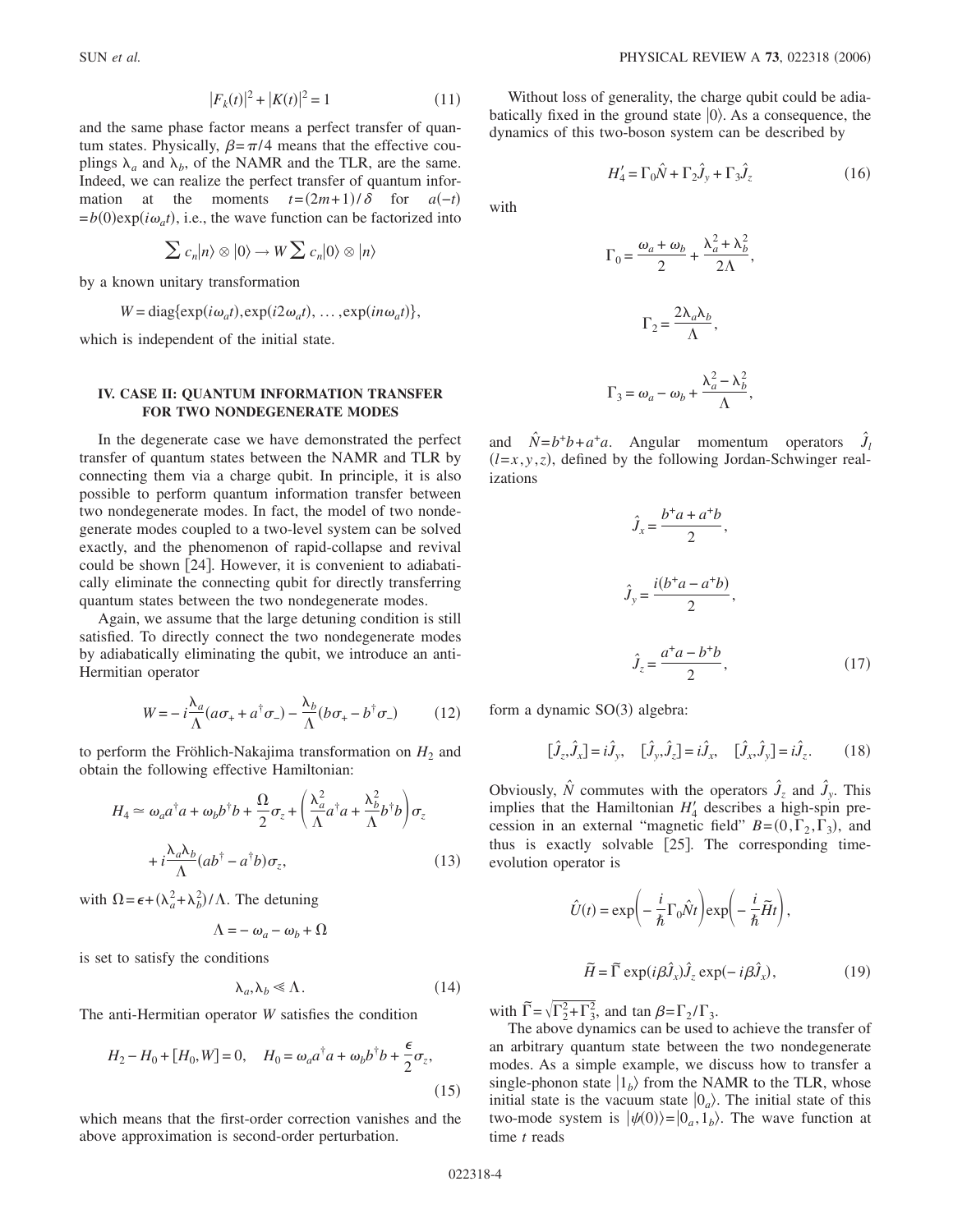$$
|\psi(t)\rangle = \hat{U}(t)|\psi(0)\rangle = \left[\cos\left(\frac{\tilde{\Gamma}t}{2\hbar}\right) + i\cos\beta\sin\left(\frac{\tilde{\Gamma}t}{2\hbar}\right)\right]|0_a,1_b\rangle
$$

$$
-\sin\beta\sin\left(\frac{\tilde{\Gamma}t}{2\hbar}\right)|1_a,0_b\rangle.
$$
(20)

If  $\Gamma_3=0$ , a perfect transfer of quantum information is obtained by setting the duration as  $\sin[\tilde{\Gamma}t/(2\hbar)] = \pm 1$ . For the generic case,  $\Gamma_3 \neq 0$ , a projective measurement  $\hat{P}_b = |0_b\rangle\langle0_b|$ acting on the NAMR is required for projecting the TLR collapse to the desirable state  $|1_a\rangle$ . The rate of this transfer is

$$
P(t) = \sin^2 \beta \sin^2 \left(\frac{\tilde{\Gamma}t}{2\hbar}\right),\tag{21}
$$

with the maximal value  $\sin^2 \beta$  corresponding to the duration  $\sin[\tilde{\Gamma}t/(2\hbar)] = \pm 1.$ 

## **V. QUASICLASSICAL STATE OF THE NANOMECHANICAL RESONATOR**

Above, we have discussed how to transfer a quantum state from the NAMR to the TLR. Now, we investigate the preparation of a quasiclassical state of the NAMR, driven by a classical current input from the TLR. Adiabatically eliminating the connecting qubit results in an indirect coupling between the TLR and the NAMR. Via such a virtual process, the current in TLR produces an effective linear force acting on the NAMR mode. This force causes a quasiclassical deformation of the NAMR. Therefore, a coherent state, which is described by a displaced Gaussian wave packet in the spatial position, can be generated in the NAMR mode.

For this goal, we treat the driving current classically by the Bogliubov approximation that replaces the above annihilation and creation operators  $a$  and  $a^{\dagger}$  by the complex amplitudes  $\xi = \mu \exp[-i\varphi]$  and  $\xi^* = \mu \exp[i\varphi]$ , respectively, where the real numbers  $\mu$  and  $\varphi$  are the amplitude and phase of the classical current, respectively. We assume, like in the previous section, that the large detuning condition is still satisfied. Thus one can adiabatically eliminate the connected qubit and obtain a semiclassical Hamiltonian

$$
H_e = \Omega_b b^{\dagger} b + i \frac{\Gamma_2}{2} \mu (e^{-i\varphi} b^{\dagger} - b e^{i\varphi}), \qquad (22)
$$

with  $\Omega_b = \omega_b + \lambda_b^2 / \Lambda$ . This Hamiltonian drives the NAMR to evolve from a vacuum state  $|0\rangle$  to the coherent state

$$
|z(t)\rangle = \exp[-|z(t)|^2] \sum_{n=0} \frac{[z(t)]^n}{\sqrt{n!}} |n\rangle,
$$
 (23)

with

$$
z(t) = -i\frac{\Gamma_2 \xi}{2\Omega_b} [1 - \exp(-i\Omega_b t/\hbar)].
$$

The above coherent state (23) corresponds to a coherent oscillation in a normal mode of the NAMR. The square of the coherent state amplitude represents the population rate of the boson excitation in the transmission line.

To this end, we require a classical TLR current in a single mode, which plays a similar role as the classical pump laser in optical masers. While switching on the coupling with the off-resonance charge qubit for a while, the charge qubit results in a virtual process as an effective linear force on a NAMR mode. It thus causes a quasiclassical deformation of the NAMR, described by a coherent state, which is a displaced Gaussian wave packet in the spatial position. This physical mechanism is very similar to that of the pulsed atomic laser  $[26]$ .

Even without adiabatic elimination for large detuning, we can still achieve the same qualitative conclusion for the state preparation. In the two cases: (a)  $\omega_b = \epsilon$ , and (b)  $\omega_a = \omega_b$ , the achieved semiclassical Hamiltonian

$$
H_c = \frac{\epsilon}{2}\sigma_z + \omega_b b^{\dagger} b + [(\lambda_b b + i\lambda_a \xi)\sigma_+ + \text{H.c.}] \tag{24}
$$

describes a driven Jaynes-Commings model. Now, we can uniquely deal with both cases as follows. If we define the displaced boson operator

$$
B'=b+i\lambda_a\xi,
$$

*Hc* becomes the standard Jaynes-Commings Hamiltonian with interaction  $\lambda_b(B'\sigma_+ + \text{H.c.})$ , but its ground state experiences a symmetry breaking. Let  $|n(z)\rangle = D(-z)|n\rangle$  be the displaced Fock state defined by the coherent state generator  $D(z) = \exp(zb^{\dagger} - z^*b)$ . The ground state of the NAMR-CPB composite system is just a product state  $|\alpha = i\lambda_a \xi \rangle \otimes |g\rangle$ , basically consisting of a coherent state of the NAMR. This simple observation reveals that the charge-qubit-based preparation of the quasiclassical state of the NAMR is robust.

#### **VI. CONCLUDING REMARKS**

In summary, we propose a mechanism to interface a transmission line resonator (TLR) with a nanomechanical resonator (NAMR) by commonly coupling them to a charge qubit, a Cooper-pair box with a controllable gate voltage. Integrated in this quantum transducer or simple quantum network, the charge qubit plays the role of a controllable quantum node coherently exchanging quantum information between the boson modes of the TLR and NAMR. We have shown that quantum information can be transferred between these two, both degenerate and nondegenerate, boson modes. Also, with such an interface, a quasiclassical state of the NAMR can be created by controlling a single-mode classical current in the TLR. Alternatively, a "Cooper pair" coherent output through the transmission line can be driven by a single-mode classical oscillation of the NAMR.

#### **ACKNOWLEDGMENTS**

This work was supported in part by the National Security Agency (NSA) and Advanced Research and Development Activity (ARDA) under Air Force Office of Scientific Research (AFOSR) Contract No. F49620-02-1-0334, and by the National Science Foundation Grant No. EIA-0130383. The work of C.P.S is also partially supported by the NSFC, and FRPC with Grant No. 2001CB309310.